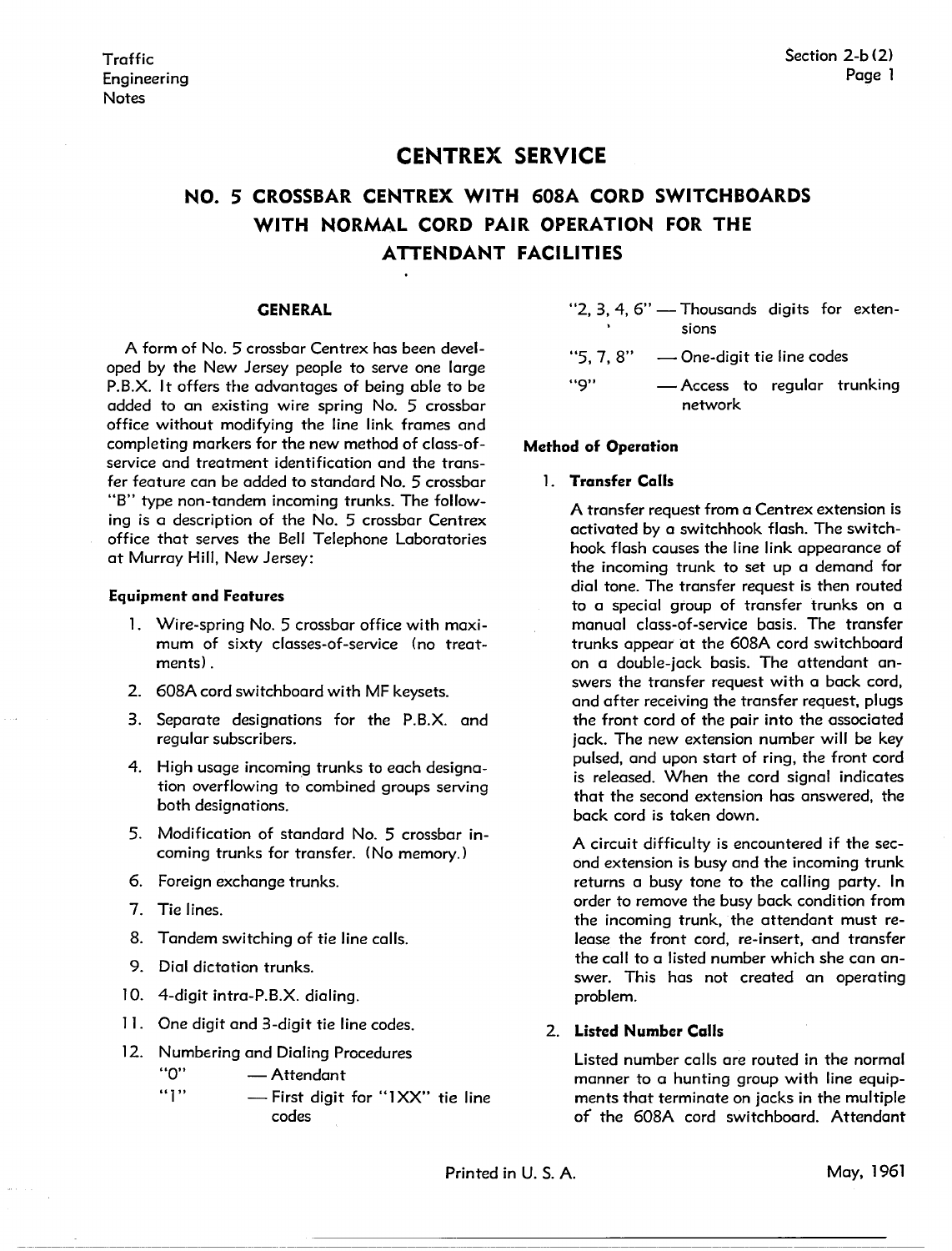completion to local extensions is with normal cord pair operation via a 5-digit local completing group which originates in the multiple of the 608A switchboard and terminates on incoming trunk link frame appearances. Listed number calls for completion to tie lines are completed by the attendant via the tandem completing group to the local No. 5 crossbar office. The dial originating lines can not be used to complete listed number calls to tie lines because of different signalling conditions between the listed number trunks and the dial originating lines.

#### 3. **Attendant "O" Calls**

Assistance calls and calls from restricted extensions are completed by the attendant on a normal cord pair basis. The attendant answers these calls with a back cord and completes with a front cord via the dial originating lines for calls to the DDD network and to tie lines.

#### 4. **Tie Line Calls**

Local extensions dial both 1 -digit and 3-digit tie line access codes. As additional thousands digits are required for extensions, all tie line codes will be of the "1XX" type. All the digits required for selection of the tie line group, switching, and reaching the terminating line are dialed into an originating register. Outgoing senders are used to outpulse over the tie lines. Extensive use is made of code conversion to permit a wide variety of switching capabilities. Some examples are:

- a. Extension dials 162. The 162 is converted to 580. The 580 is outpulsed to the first SXS P.B.X. where a fifth level trunk is selected. The 80 is continued to the second SXS P.B.X. where an eighth level trunk is selected to the third SXS P.B.X. where the call is routed to the attendant trunk group.
- b. Extension dials  $143 + XXX + 4$  digits. The 143 is code converted to a "9" and  $9 + XXX + 4$  digits is outpulsed. A ninth level trunk is selected at the distant SXS P.B.X. and the original extension user reaches a local central office where he can complete calls to its 7-digit area.

The Murray Hill No. 5 crossbar office has also been arranged as a tandem switching point for tie lines. Two-digit tie line codes are pulsed into an incoming register. These two digits plus any additional required digits are used either to complete locally or to switch through the No. 5 crossbar office to select outgoing tie lines. Some examples are:

- a. Incoming register receives XX-XXXX. Call is completed to local extension.
- b. Incoming register receives XX ( two digits only) . Call is completed to local 608A attendant or an outgoing tie line is selected and the code is converted to a "O" to reach distant attendant.
- c. Incoming register receives  $XX +$ **XXX** + XXXX. Call is completed to a tie line group and the XX is code-converted to a "9". <sup>9</sup>+ **XXX** + XXXX is outpulsed to select a ninth level trunk at a distant SXS P.B.X. to have access to the distant central office 7-digit area.
- d. Incoming register receives  $XX +$  $XXX + XXXX$ . Call is completed to an FX line on trunk link frame. This FX line is terminated on a local line link frame where after code conversion of the XX to a "9", the  $9 + XXX + XXX$ is outpulsed to an originating register to permit access to the 7-digit dialing area of the local No. 5 crossbar office on an AMA basis.

#### **Miscellaneous Centrex Trunks and Circuits**

# 1. **Transfer Trunks**

The transfer trunks are used for transfer requests only. They have trunk link frame appearances (type G108 auxiliaries) and terminate on locally developed relay equipments at the 608A switchboard. Double-jack appearances are required.

Traffic engineering considerations for transfer calls will include: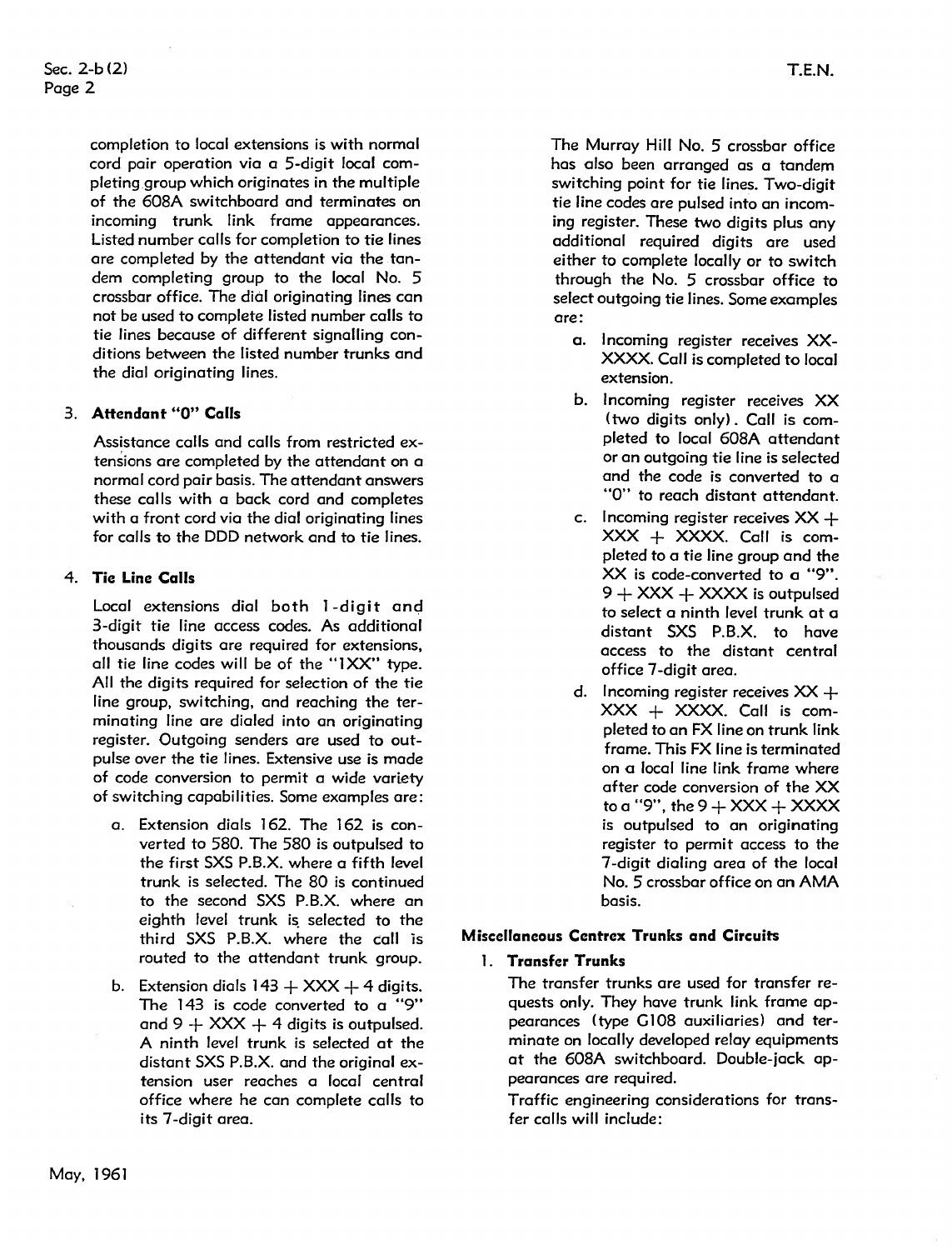- a. A dial tone marker attempt, an originating register use (.9" HT), and completing marker use (HT .33") to route call to the attendant.
- b. Completion of transfer requests to a second extension involves additional CCS on line link and trunk link frames (45") while call is being routed from the first extension to the attendant and back to the second extension. A completing marker use (HT .34") for an incoming call and a 5-digit MFKP incoming register holding time of 6.2" are required. Transfer trunks require 5-digit pulsing by the attendant because the original incoming trunk may have been common to both designations.
- c. The number of transfer trunks required will be the result of the holding time times the estimated number of transfer calls with the resulting CCS read into a  $P = .001$  table. Until actual operational data is available, it is suggested that the estimates of calls affected by transfer be sufficient to provide reasonable assurance of no postcutover transfer trunk shortage.

If a transfer trunk group overflow is incurred, the reorder tone returned to the calling party can be released only by the hang up of the calling party.

#### 2. **Listed Number Trunks**

These trunks originate as line equipments on line link frames and terminate on SD-66719 type relay equipments at the 608A switchboard. These calls are included in the count of incoming calls in the basic data. However, the method of attendant completion of these calls involves additional switching path and common control usage not in the original count of calls. Traffic engineering considerations for listed number calls will include the following:

a. Listed number calls completed to local extensions will be completed via the local completing group and will add additional CCS to the line link frames and trunk link frames to the extent of

the duration of the calls for these are not completed on a release loop basis. A 5-digit MFKP incoming register holding time of 6.2'', and a completing marker holding time of .34" for an incoming call are required.

h. Listed number calls to be completed to tie lines are completed by the attendant via the tandem completing trunk group incoming to the local No. 5 office. The MFKP incoming register holding time is dependent upon the number of digits. A tandem switch completing marker HT of .40'' is required in addition to the outgoing sender usage. Additional CCS is added to link and trunk link frames for the second switch through these frames. Listed number lines are retained in the connection for the duration of the call. The number of listed number lines can be estimated by multiplying the number of calls times the holding time and reading the resulting CCS into a  $P =$ .01 table. It is suggested that adequate spare be provided.

#### 3. **Attendant Trunks**

Attendant trunks are provided on the trunk link frames to route assistance calls from local extensions and attendant calls from tie lines to the 608A attendant. The No. 5 crossbar trunk (type 2D76) is coupled with SD-66716 type relay equipments at the 608A switchboard. Traffic engineering considerations will include the following:

- a. It is assumed that all attendant calls from local extensions are included in the basic data of total originating calls. However, attendant completion is on a fixed loop basis via the dial originating lines and involves a second switch through the line link and trunk link frames, an MF originating register use ( HT dependent upon the number of digits) , a completing marker use for an outgoing call (.33") and an outgoing sender use.
- b. An estimate is required of the number of incoming tie line calls directed to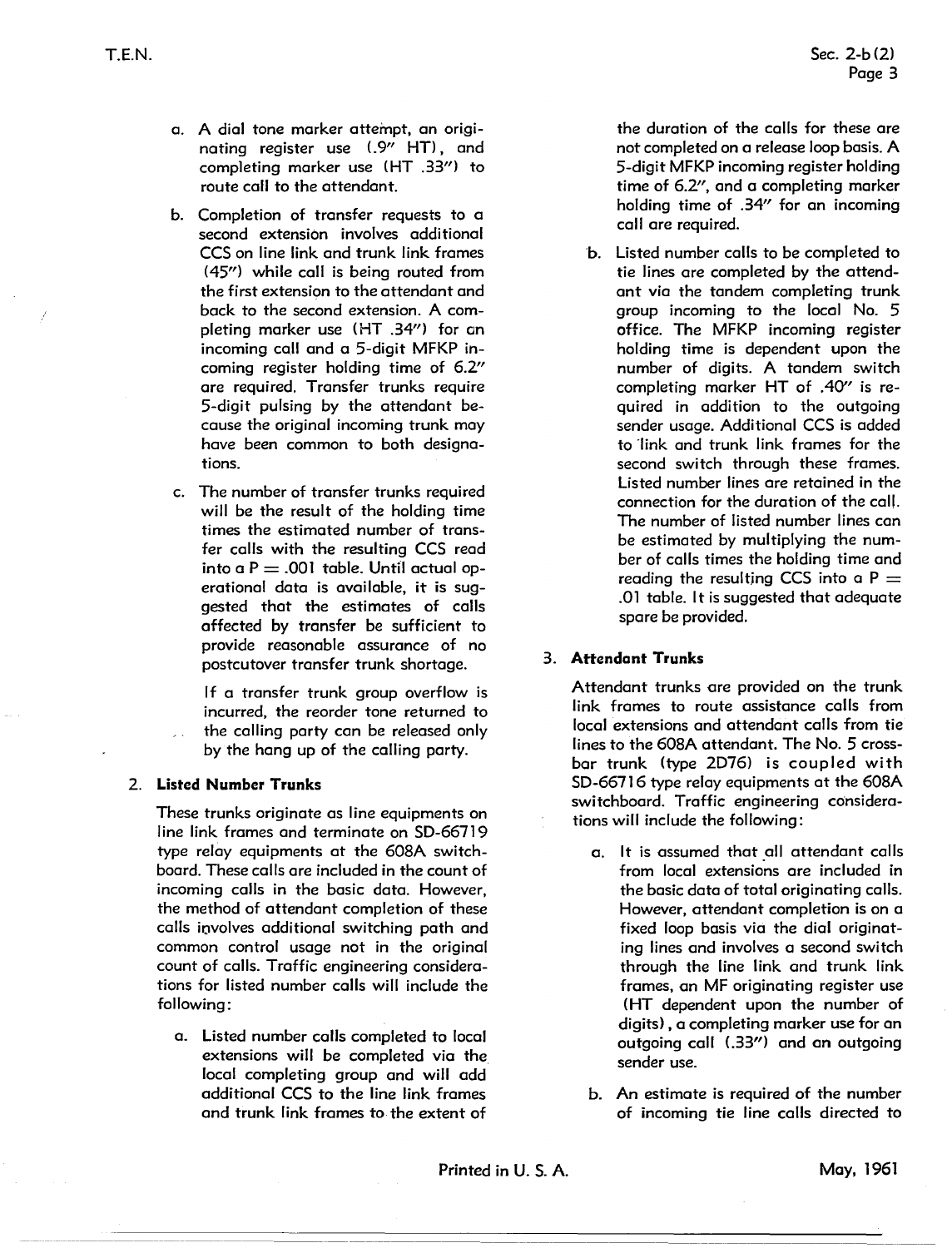the 608A attendant. Completion of these calls may be to local extensions via the local completing trunk group which requires an MFKP incoming register use for five digits (6.2"), a completing marker use (.34") for an incoming call and additional CCS for the second switch through the trunk link and line link frames. Completion to tie lines and the local office DDD network will involve the same traffic engineering considerations as in (a) above. The number of attendant trunks is estimated by multiplying the number of calls times the holding time and reading the resulting CCS into a  $P = .01$  table and providing adequate reserve.

#### 4. **Two-way Tie Lines**

Incoming tandem trunks are tied to outgoing "C" type trunks (1C36) with tandem--completing features by means of an auxiliary trunk (G88) to provide two-way service. Incoming and outgoing trunk link appearances ore required. Tandem trunk numbers and line link frame appearances are provided for the incoming trunks. Incoming tie line trunks are not arranged for transfer. Traffic engineering considerations will include the switched CCS, incoming register uses, completing marker uses for switched calls, and outgoing sender uses.

In order for an incoming tie line coll to be able to have access to the local No. 5 crossbar DDD network on an AMA basis, it is necessary to switch 'through the No. 5 office to an FX line (1C36) on the trunk link frame which terminates on a local line link frame. After switching through the office, a DP outgoing sender spills its digits to an originating register. Traffic engineering considerations for this type of call will include the considerations for switched traffic plus a dial\_ tone marker attempt, DP originating register use, completing marker use for an outgoing call, and an outgoing sender use. CCS for a second switch through the office is added to the line link and trunk link frames.

#### 5. **Incoming and Intra-Office Trunks**

#### a. **Incoming Trunks**

High usage incoming trunks individual to each designation overflowing to trunk groups common to the two designations have been provided. Incoming trunk groups individual to the **P.B.X.**  designation and trunk groups serving both the regular subscribers and **P.B.X.**  extensions have been modified locally - to\_provide for transfer as the result of a sw1tchhook flash. This transfer feature has no memory and can route transfer calls to only one attendant facility. As the result of a switchhook flash, the line link frame appearance of the incoming trunk sets up a demand for dial tone and the transfer request is routed on a manual class-of-service basis to the transfer trunk group. Activation of the transfer feature is controlled by the ringing combination assigned to the terminating line. The Centrex extensions have been assigned ringing combinations 05 for non-hunting lines and 08 for hunting groups. Regular subscribers have the normal ringing combination regularly assigned for their class-of-service which will not activate the transfer feature.

#### b. **Intra-office Trunks**

Since the regular subscribers have a different ANC code from the Centrex extensions, it was possible to provide a flat-rate intra-office trunk group to carry the following intra-marker group calls:

- a. Calls from flat-rate regular subscribers to regular subscribers
- b. Calls from extensions to extentions
- c. Calls from extensions to regular subscribers

**An AMA** coin overtime group was provided on a 'back-to-back" basis (C17 and B60M) for calls from regular subscribers to the P.B.X. designation. The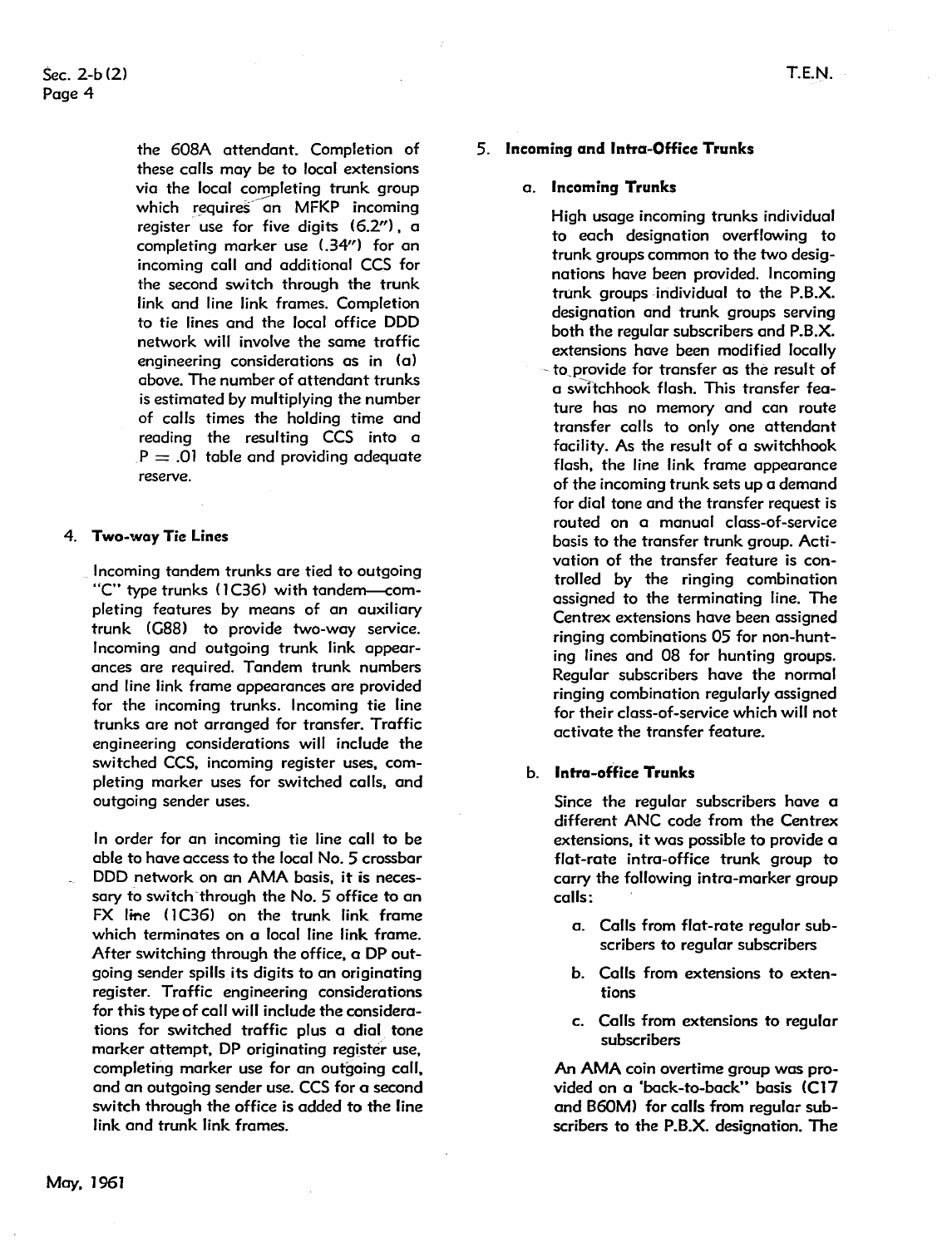incoming portion of the "back-toback" intra-office trunk has been modified for transfer. This intra-office trunk arrangement requires in addition to outgoing and incoming completing marker uses, the use of on MF outgoing sender and MF incoming register.

#### 6. **Dial Originating Lines**

Dial originating lines have been provided in the OCT multiple of the 608A switchboard ( SD-66719) to be used to complete attendant "O" calls to the local office DDD network and to tie lines. These lines require assignment to MF vertical groups on the line link frames. MF originating register holding times to be used with calls from 608A switchboard attendants are included in the holding time tables in Section 2-a.

# 7. **Tandem Completing Trunks**

Tandem completing trunks have been provided in the OCT multiple of the 608A switchboard which terminate on B74M type trunks on the No. 5 crossbar trunk link frames. This trunk group is used to complete listed number calls to tie lines.

# 8. **Local Completing Trunks**

Local completing trunks have been provided in the OCT multiple of the 608A cord switchboard which terminate on B60M type trunks on the No. 5 crossbar trunk link frames. This trunk group is used to complete listed number calls to local extensions. These trunks have not been arranged for transfer because the attendant has cord supervision.

#### **Markers**

Dial Tone and completing markers need minor modifications to operate with this type of Centrex.

#### **Incoming Register Link Frames**

The incoming trunks arranged for transfer can be terminated in two incoming register link frame groups (DP or RP and MF) or can be terminated in o single incoming register link group equipped with both RP or DP and MF incoming registers. MF incoming trunks require a single appearance in the MF incoming register link group. The incoming register links need to be modified for separate or combined operation.

### **Originating Registers**

The originating registers in this office were modified by local development. However, the new standard PBX combined originating registers have all the options necessary for operation with this system.

#### **Dial Dictation Circuits**

Dial dictation trunks were provided and operate on a dial selection basis off the trunk link frames (Cl08). Control of dictation machine is by dial operation after cut-through on a "l XX" code basis. Attendants and extensions with Touch-Tone calling can not operate the dictation machine.

#### **Tie Line Croup Busy Indication**

Since attendants have access to tie lines on a dial selection basis only, a special group of lamps have been provided at the 608A cord switchboard to indicate to the attendant a tie line group busy condition. One lamp has been provided for each tie line group.

#### **Night Closing Arrangements**

P.B.X. make busy and transfer circuits have been provided which transfer certain of the listed number lines to a call director at a night location and make busy the remaining listed number lines.

#### **Intercept Arrangemenrs**

Non-working numbers in number groups provided for the P.B.X. designation ore routed to a 7A announcement system with a special announcement for the P.B.X. Blank thousands. are routed to regular telephone company intercept. Calls for changed extension numbers can be routed to the attendant on a charge basis.

# **Holding Times and Capaciiy Tables**

MF originating register holding times for calls originated by 608A cord switchboard attendants are included in Section 2-a. Standard holding times as published in the T.E.P. may be used for engineering all other items of equipment.

Printed in U.S.A. May, 1961